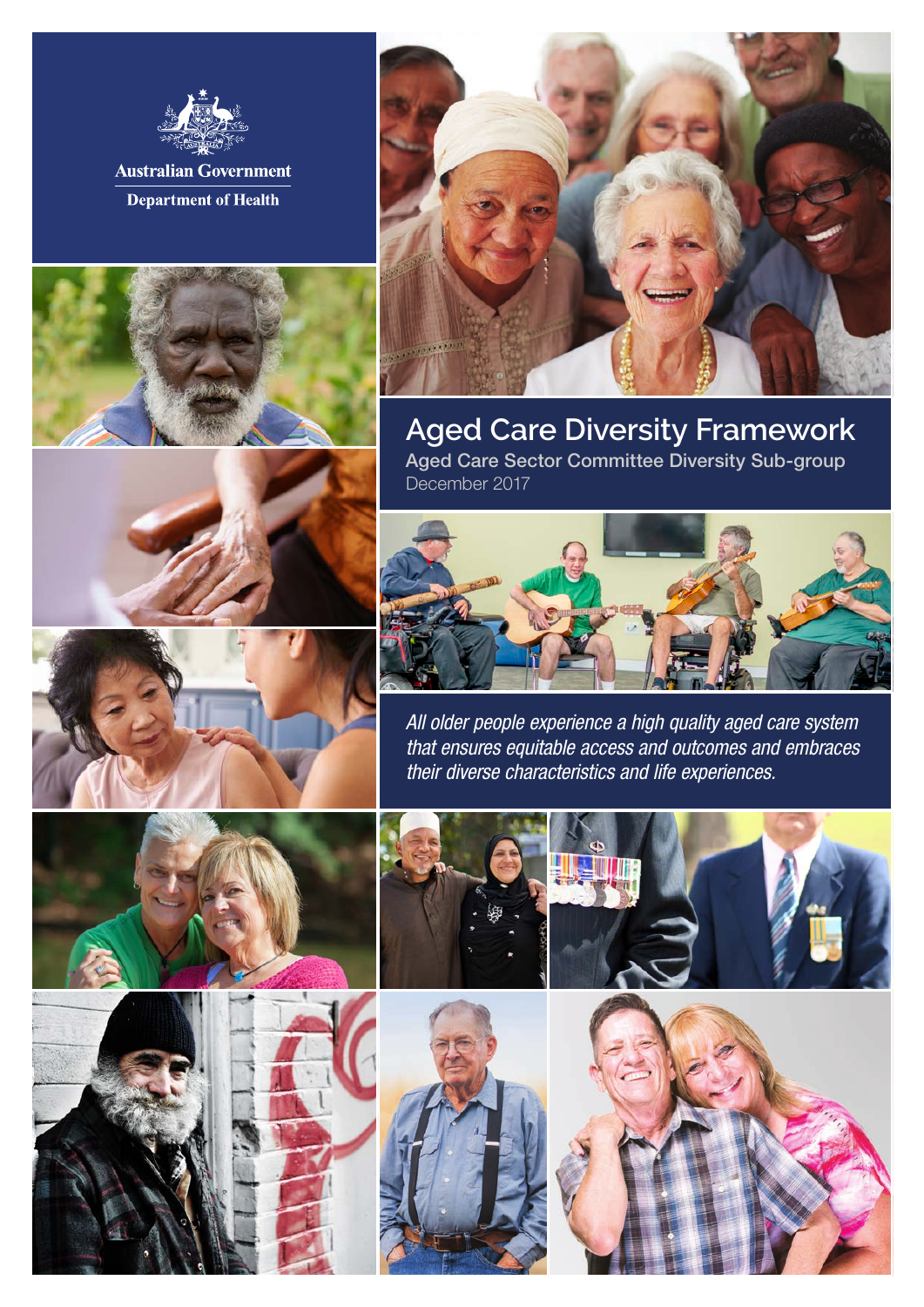Aged Care Diversity Framework Aged Care Sector Committee Diversity Sub-group December 2017

Publications Number: 12028

Creative Commons Licence - Attribution-NonCommercial-NoDerivatives CC BY-NC-ND



© 2017 Commonwealth of Australia as represented by the Department of Health (except for the photographs and the Rubik's cube image)

This publication is licensed under the Creative Commons Attribution-NonCommercial–No Derivatives 4.0 International Public License ("Licence") available from:

https://creativecommons.org/licenses/by-nc-nd/4.0/legalcode.

You must read and understand the Licence before using and sharing this publication.

#### Sharing

Without limiting your obligations under the Licence, you may share and make this publication available to the public in any medium or format, but only if:

- you share or make this publication publicly available for free and do not use it for a commercial purpose;;
- you share or make this publication publicly available 'AS IS' and you do not alter, change, modify, amend or rearrange the content of this publication in any way;
- you do not remove this copyright notice found in this publication; and
- you do not suggest that the Department of Health endorses you, or your use of this publication as a means to promote your goods and services.

#### Restrictions

The Licence may not give you all the permissions necessary for your intended use. For example, other rights (such as publicity, privacy and moral rights) may limit how you use the material found in this publication.

#### **Enquiries**

Enquiries regarding any other use of this publication should be addressed to the Branch Manager, Communication Branch, Department of Health, GPO Box 9848, Canberra ACT 2601, or via e-mail to copyright@health.gov.au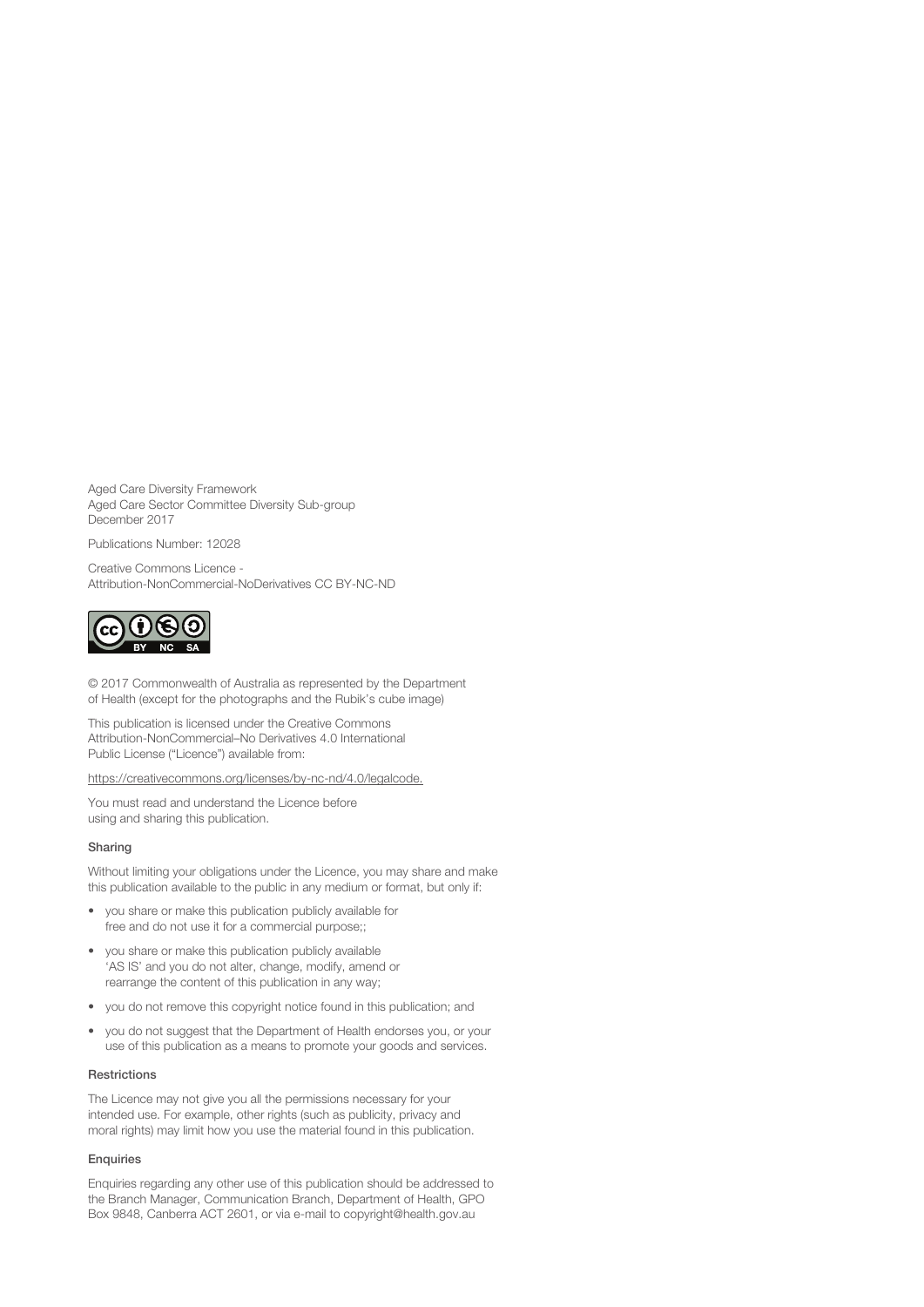# **Foreword**



The Hon Ken Wyatt AM, MP Minister for Aged Care Minister for Indigenous Health

### Australia's Aged Care Diversity Framework

Australia's communities are diverse. We live in one of the world's most successful multicultural nations and this diversity is also increasingly reflected in the religion, spirituality, sexuality, culture, socio-economic background, geographic spread and personal experiences of our senior population.

Providing well-rounded support to all people as they age is an Australian Government priority.

The Government acknowledges there are gaps, where more needs to be done so that all people have equal access to appropriate aged care services delivered in a sensitive manner.

This is why, in February 2017, I established the Aged Care Sector Committee Diversity Sub-Group. The Aged Care Diversity Framework is the result of the sub-group's work after wide consultation with consumers, providers, peak bodies and the aged care sector. These conversations about diversity in all its many forms are helping change the way we look at this issue.

The Framework identifies the common barriers which prevent people accessing the aged care services they need, and suggests how this can be remedied.

I want everyone – no matter what their background, or life experience – to have access to aged care services that meet their needs and expectations. Greater choice and control in our aged care system is essential. We want all senior Australians to live a socially connected life that will enhance their health and wellbeing as they age and to ensure this strategy is appropriate to their needs.

Australia's Aged Care Diversity Framework is a timely and important step towards a more inclusive future for aged care services in Australia. Whether barriers to appropriate aged care are perceived or real, they must be addressed to meet the diverse needs of the community.

I thank the Aged Care Sector Committee Diversity Sub-Group members for their considerable efforts for the benefit of all senior Australians now and into the future:

**Samantha Edmonds** (Chair), National LGBTI Health Alliance **James Beckford Saunders** and **Helen Barrie**, Australian Association of Gerontology (AAG) **Mary Patetsos** and **Cristina Giusti**, Federation of Ethnic Communities' Councils of Australia (FECCA) **Noeleen Tunny**, National Aboriginal Community Controlled Health Organisations (NACCHO) **Matthew Moore**, Institute for Urban Indigenous Health (IUIH) **Russell Westacott**, Seniors Rights Service **Netty Horton**, The Salvation Army Southern Territory **Judy Gregurke**, National Aged Care Alliance (NACA) **Debra Thoms** and **Helen Grinbergs**, Department of Health **Department of Health Secretariat**

The Hon Ken Wyatt AM, MP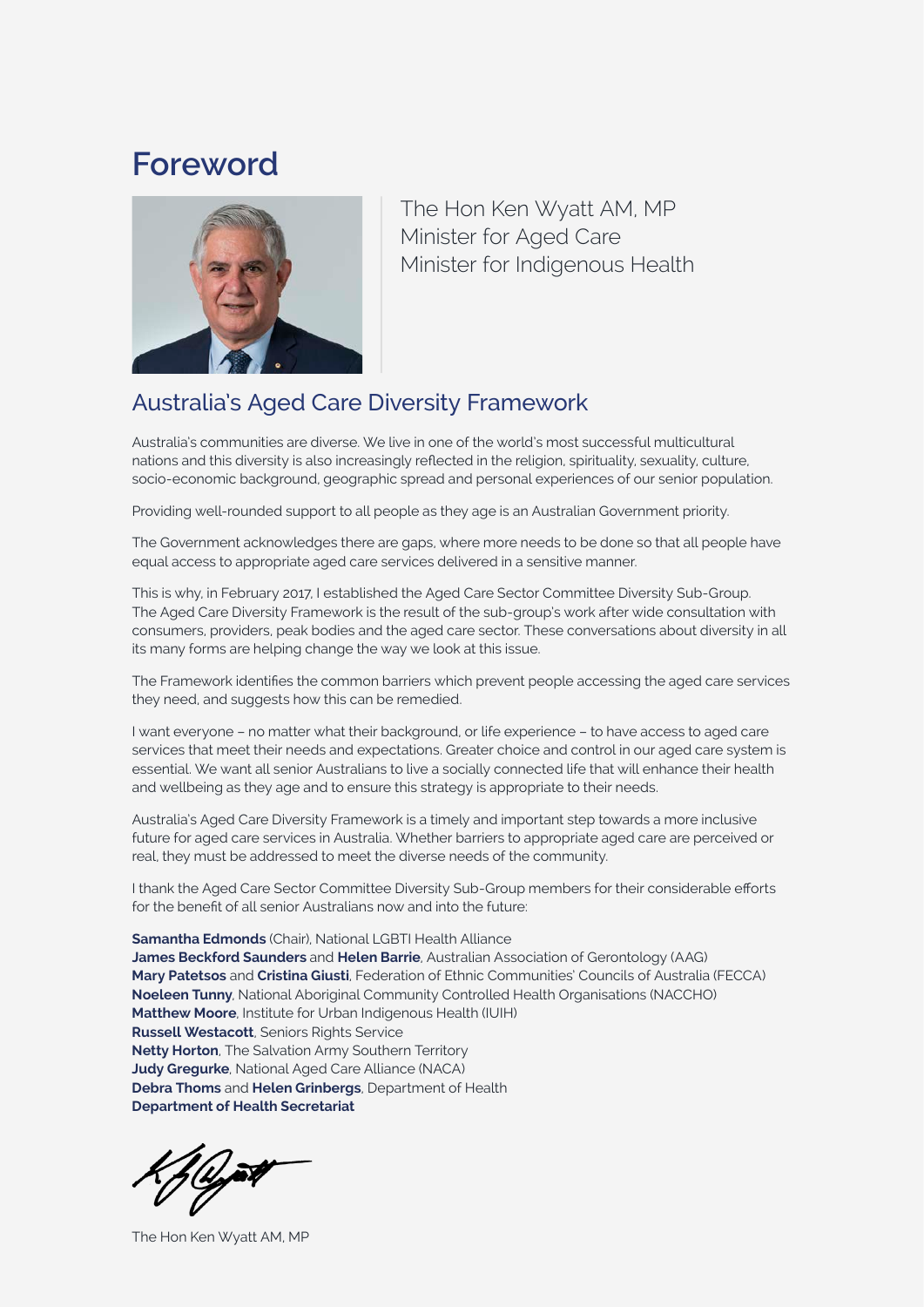## What is diversity

In the context of aged care reforms and the Aged Care Roadmap (particularly the Domain 'How are consumers with different needs supported?'), the aged care sector in Australia is moving towards a system where older people have greater choice and control. One of the key goals is ensuring diversity is catered for in the new system. Older people display the same diversity of characteristics and life experiences as the broader population (see Appendix 1). Older people with diverse needs, characteristics and life experiences can share the experience of being part of a group or multiple groups that may have experienced exclusion, discrimination and stigma during their lives. However, they are not a homogenous group. There are some similarities within groups in relation to the barriers and difficulties they may face in accessing the aged care system but additionally, each person may have specific social, cultural, linguistic, religious, spiritual, psychological, medical, and care needs.

In addition to common challenges, social differences often overlap as people identify with more than one characteristic, exacerbating already complex issues. There is no limit to the number of different characteristics a person holds and no two people's lived experiences are the same.

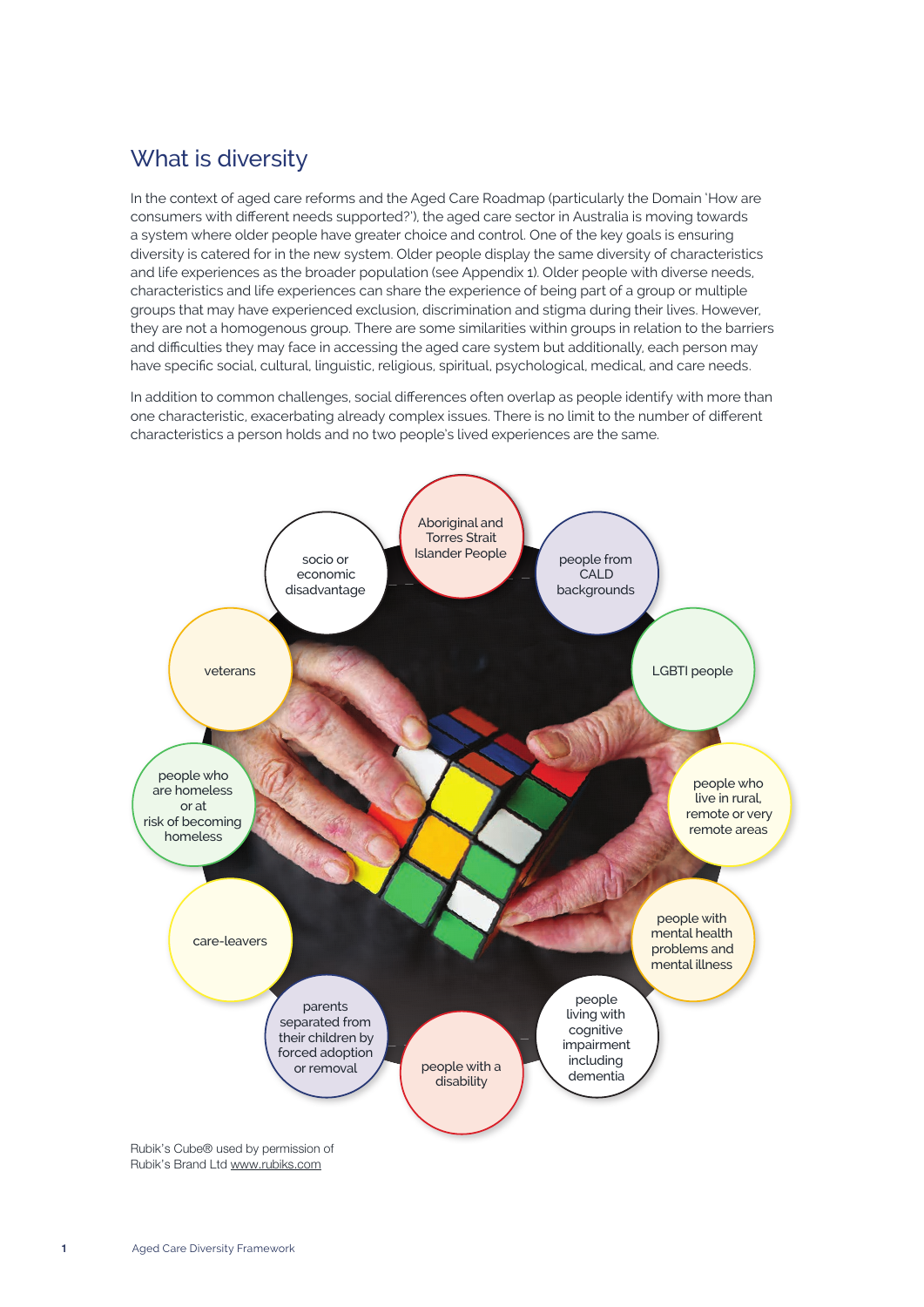## Why does the aged care sector need a Diversity Framework?

As noted previously, Australia is a diverse nation, and older people display the same diversity of characteristics and life experiences as the broader population.

Australia's aged care system is evolving to offer increased choice and control for consumers. This transition to person centred care requires care to be tailored to meet an individual's diverse needs. Quality care ensures that the dignity and human rights of each individual is embraced. It also requires that the diverse characteristics and life experience of the individual, that may influence their care needs, are met.

In Australia it is against the law to discriminate. Diversity contributes great advantages to society in general, and should not be perceived as a 'problem'. In the era of person centred care, tailoring aged care services to be inclusive of individuals' diverse characteristics and life experiences has many benefits, including:

- positive social and economic change within organisations
- greater choice and control for consumers regarding their care
- a broadened consumer base and target market for providers

#### Human Rights Based Approach

The protection and promotion of human rights is vital to global efforts to achieve lasting peace and security, and freedom and dignity for all.1 The Diversity Framework takes a human-rights based approach in line with the World Health Organization principles of non-discrimination, availability, accessibility, acceptability, quality, accountability and universality.<sup>2</sup>

The rights of people with diverse characteristics and life experiences are protected under a range of legislation in Australia as listed in the 'Relevant Legislation' supporting document on the Department of Health website.

#### Objective of the Aged Care Diversity Framework

The Diversity Framework seeks to embed diversity in the design and delivery of aged care; and support action to address perceived or actual barriers to consumers accessing safe, equitable and quality aged care, while enabling consumers and carers to be partners in this process.

The Diversity Framework supports and extends upon the actions and initiatives already undertaken by the Australian Government and the aged care sector to build an inclusive, respectful, and person centred aged care system. While some aged care service providers may choose to specialise in meeting the specific needs of some groups, all elements of the aged care system and all aged care service providers should be able to meet consumers' diverse characteristics and life experiences.

The Diversity Framework will complement the Single Quality Framework due to be released in July 2018. As part of the introduction of the Single Quality Framework, all providers will be required to provide evidence to demonstrate continuous improvement in tailoring their services and delivering care that meets the diverse characteristics and life experiences of all clients. This can be done through inclusion and monitoring of progress against diversity goals in strategic plans, business plans, operational plans, or demonstrating progress against a specific diversity plan developed by the individual organisation.

<sup>1</sup> Department of Foreign Affairs and Trade (2017) Human Rights (http://dfat.gov.au/international-relations/themes/human-rights/Pages/human-rights.aspx)

<sup>2</sup> World Health Organization (2015) Health and Human Rights Fact Sheet (http://www.who.int/mediacentre/factsheets/fs323/en/)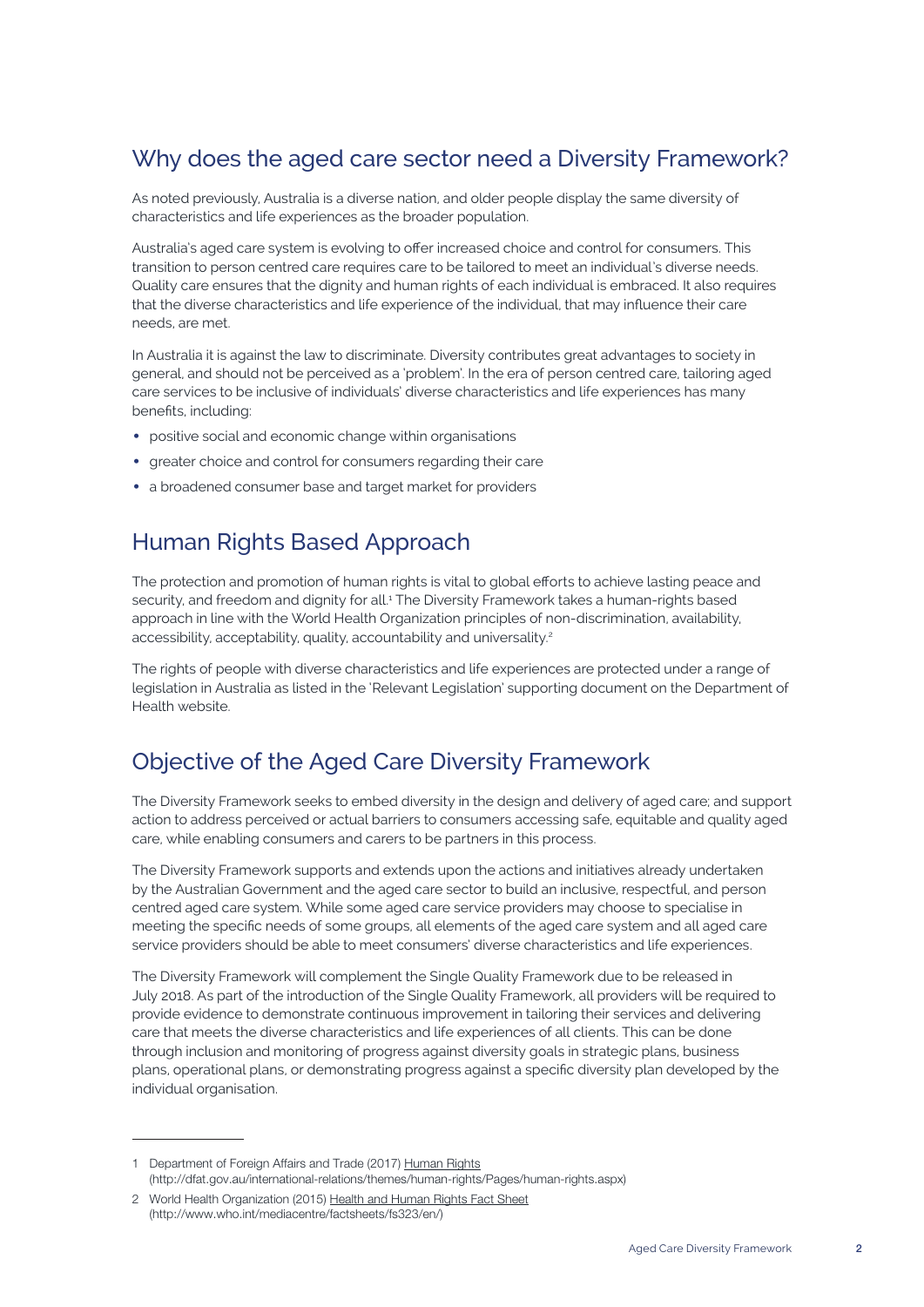## Who is the Aged Care Diversity Framework for?

The Framework provides a mechanism for:

- **Government** to ensure that the diverse characteristics and life experiences of older people are included when developing and implementing policies and measures.
- **Peak organisations and representative groups** to inform and support the sector to better meet the diverse characteristics and life experiences of older people.
- **Aged care service providers** to ensure their services better meet the diverse characteristics and life experiences of older people, including when developing their policies and procedures and in working with consumers.
- **Consumers** to actively provide feedback to inform continuous improvement and articulate their role in co-design of the aged care system and supports.

#### Action plans

The Diversity Framework is envisaged to be a living document that takes a holistic approach to older people with diverse characteristics and life experiences to drive cultural and systemic improvements to aged care. The Diversity Framework provides an overarching structure which includes a number of action plans. The intent of the action plans is to support government, aged care providers, consumers, families and carers by focusing on solutions to address specific barriers and challenges affecting each group's ability to access mainstream and flexible aged care services. Initially the Aged Care Sector Committee Diversity Sub-Group will develop three action plans for Aboriginal and Torres Strait Islander people, people from Culturally and Linguistically Diverse (CALD) backgrounds, and Lesbian, Gay, Bisexual, Trans and Gender Diverse and Intersex (LGBTI) peoples. Further action plans may be considered as the need arises over time.

The Diversity Framework builds on the 2013-2017 National Culturally and Linguistically Diverse and the National Lesbian, Gay, Bisexual, Transgender and Intersex aged care strategies. The CALD and LGBTI strategies started a process of inclusion and the CALD and LGBTI action plans will continue to embed good practice into aged care and ensure that CALD and LGBTI peoples are included and respected. In addition, there are goals from the strategies that still need to be implemented, or implemented more fully. An action plan is also being developed in acknowledgement of the range and magnitude of social and cultural barriers faced by Aboriginal and Torres Strait Islander people in accessing and optimising their experience of aged care.

### Supporting tools and resources

The Diversity Framework is intended to complement other policy documents and resources to assist in meeting the diverse characteristics and life experiences of older people. A list of these resources is provided in the 'Information and Training Resources' and 'Complementary Frameworks' supporting documentation on the Department of Health website. These should be referred to as needed.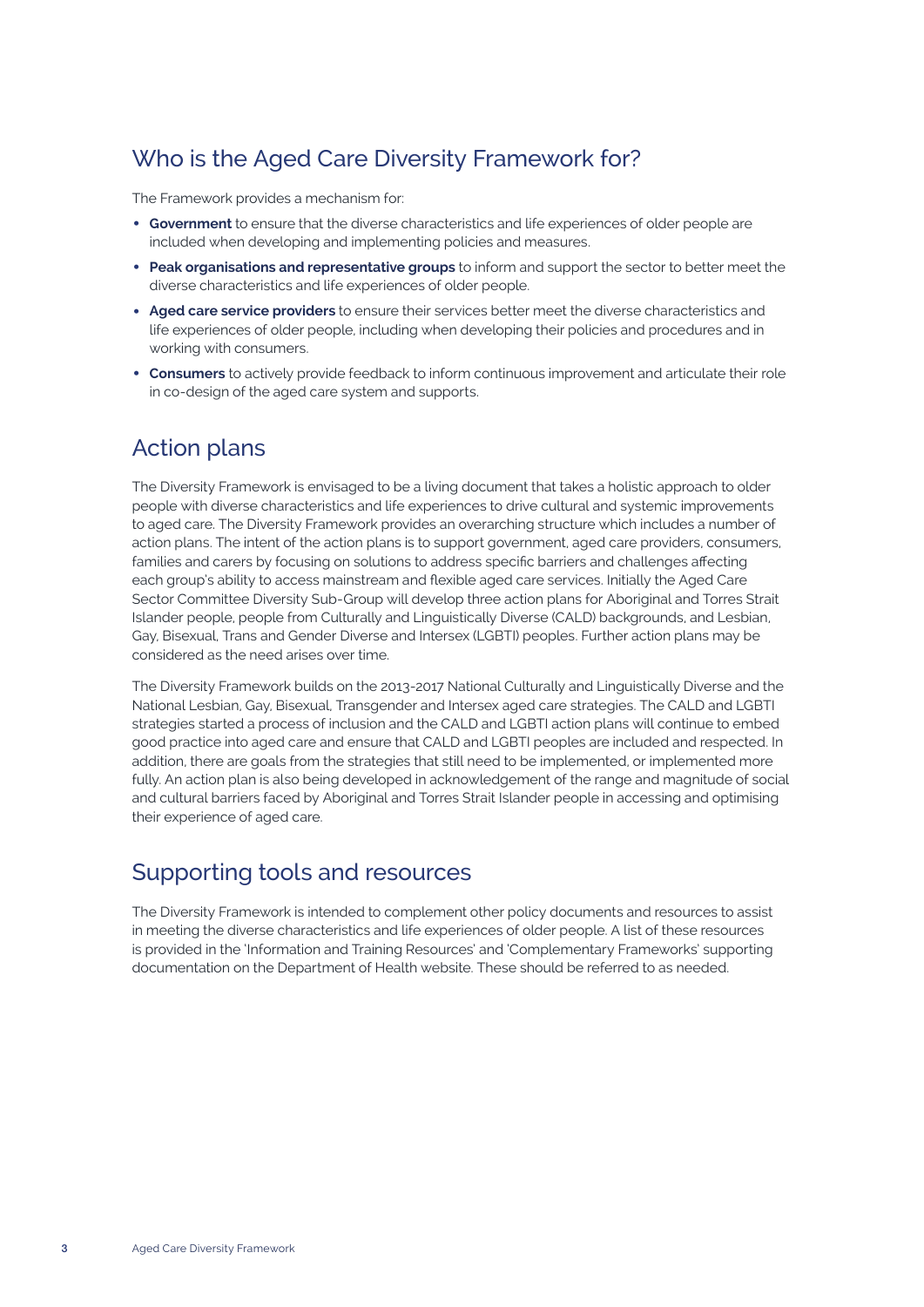# Evaluation, reporting and monitoring

#### **Evaluation**

The Diversity Framework will be subject to evaluation every three years. The Australian Government will work with the sector to evaluate the effectiveness of the Diversity Framework in addressing common barriers affecting access to aged care services to drive cultural and systemic improvements for an inclusive aged care system.

#### **Reporting**

The Diversity Framework will be considered in existing mechanisms and parallel processes, while also influencing the approaches to future policies, programs and data collection. Reporting on the Diversity Framework will be captured through:

- Annual reporting to the Aged Care Sector Committee
- Annual Report on the Operation of the Aged Care Act 1997 (https://agedcare.health.gov.au/ publications-and-articles/reports/report-on-the-operation-of-the-aged-care-act-1997)
- Annual Report on Government Services (http://www.pc.gov.au/research/ongoing/ report-on-government-services)
- As part of future data collection against special needs groups as defined in the Aged Care Act 1997

#### **Monitoring**

Activities under the Diversity Framework will be regularly monitored through working groups, government funding rounds, and existing processes and networks.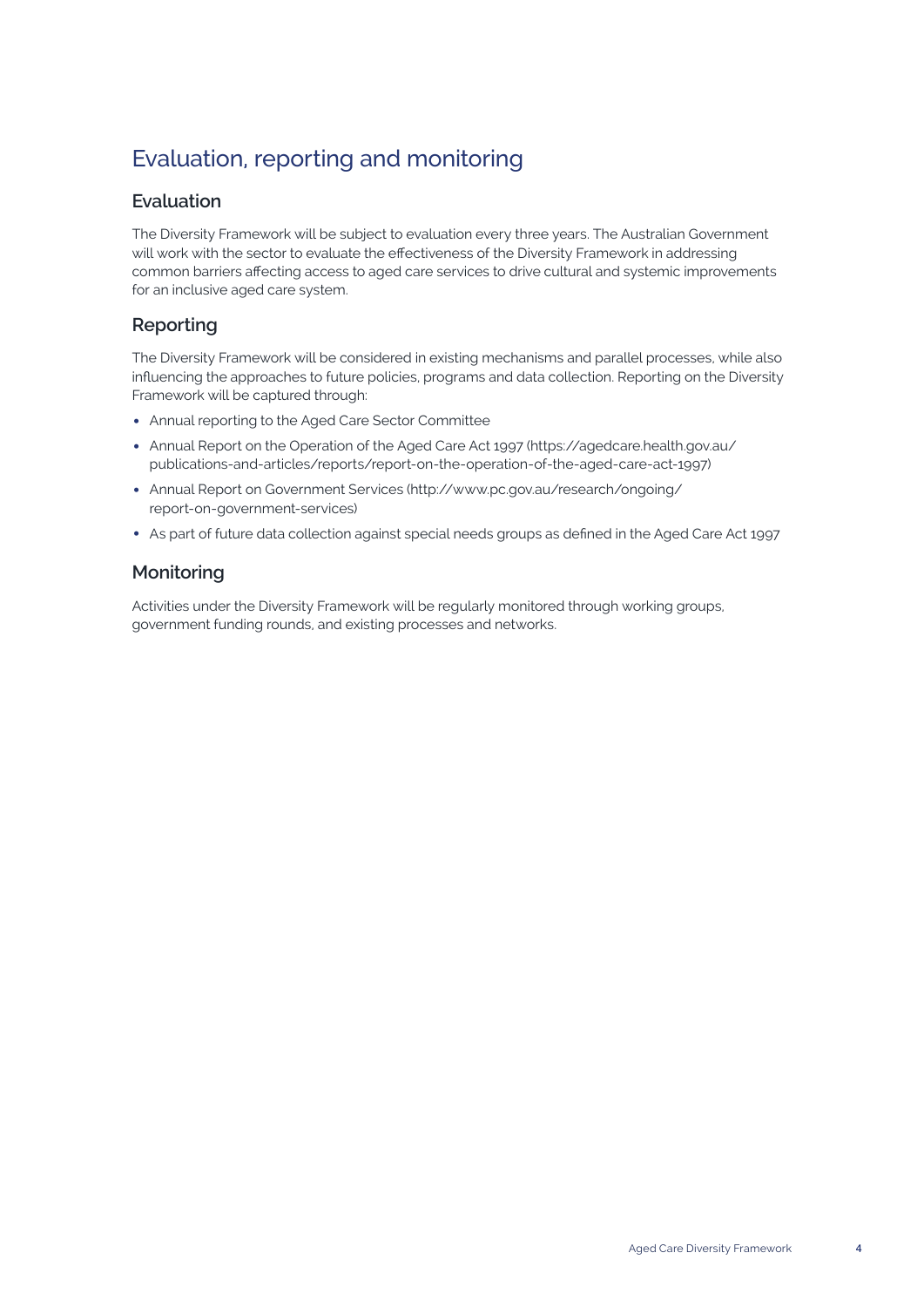# Aged Care Diversity Framework

This representation of the Diversity Framework indicates how the various elements of the Diversity Framework interact.

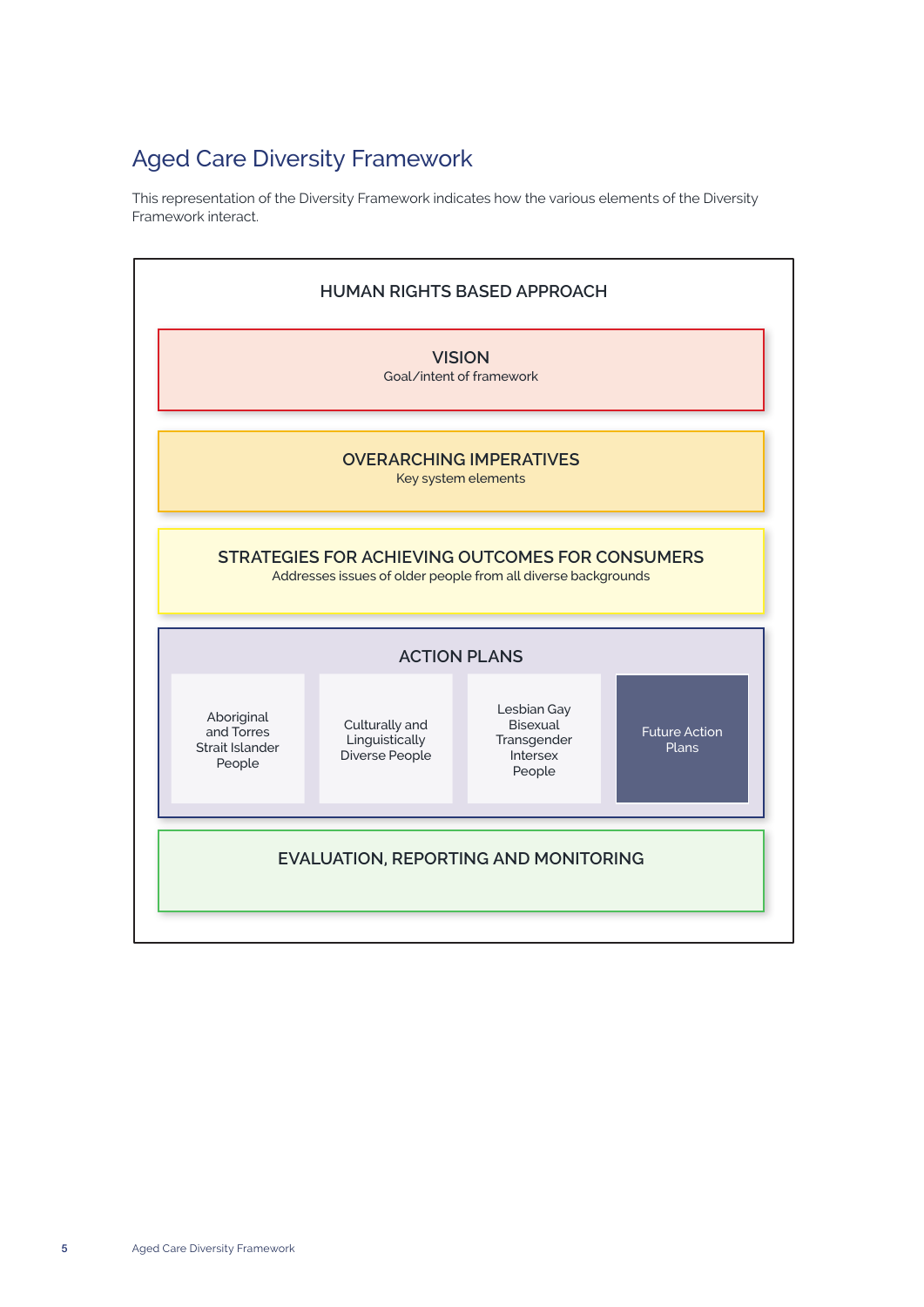### Vision

All older people experience a high quality aged care system that ensures equitable access and outcomes and embraces their diverse characteristics and life experiences.

#### Overarching Imperatives

The following strategic imperatives are essential in ensuring an inclusive aged care system that embraces the diverse characteristics and life experiences of older people.

- **Equity of access and outcomes** Older people with diverse characteristics and life experiences have equitable access to information and services that are effective and appropriate to their needs, and that take into account individual circumstances.
- **Empowerment**  Older people with diverse characteristics and life experiences, and their families, carers and representatives are respected and supported, and have the information, knowledge and confidence to optimise their use of the aged care system.
- **Inclusion –** Older people with diverse characteristics and life experiences, and their families, carers and representatives are included in the development, implementation and evaluation of aged care policies and programs on an ongoing basis.
- **Quality** Older people with diverse characteristics and life experiences are treated with dignity and respect, and can maintain their identity. They can make informed choices about their care and services and how these services support them to live the lives they choose.
- **Capacity building** Older people and their communities have the capacity to articulate their ageing and aged care needs and have their diverse characteristics and life experiences embraced. They are partners in the development of services and the workforce to meet their needs.
- **Responsive and accountable** The aged care system embeds the diverse characteristics and life experiences of all older people in system planning, delivery, monitoring, and transparent reporting. The aged care system is responsive and flexible in adapting to the current and emerging needs and expectations of older people, their families, carers and representatives, to ensure services are appropriate and inclusive.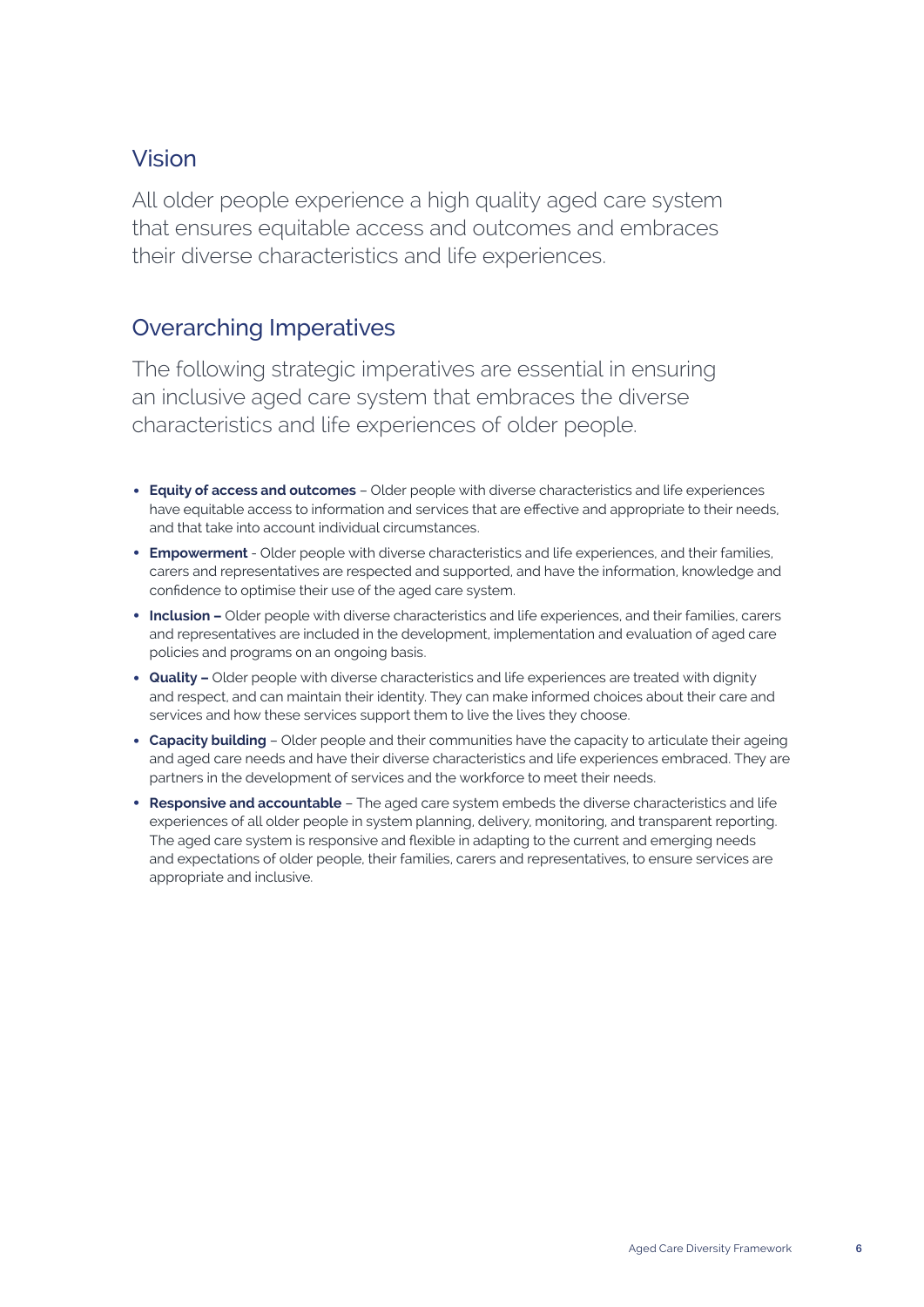#### **ACTION REQUIRED**

| <b>Outcome for Consumers</b>                                                                                                                                                                                                    | by Government                                                                                                                                                                                                                                                                                                |  |
|---------------------------------------------------------------------------------------------------------------------------------------------------------------------------------------------------------------------------------|--------------------------------------------------------------------------------------------------------------------------------------------------------------------------------------------------------------------------------------------------------------------------------------------------------------|--|
| 1. Making informed choices                                                                                                                                                                                                      | Ensure the diverse characteristics and life                                                                                                                                                                                                                                                                  |  |
| Older people have easily accessible information about                                                                                                                                                                           | experiences of older people are embedded in                                                                                                                                                                                                                                                                  |  |
| the aged care system and services that they understand,                                                                                                                                                                         | the design and development of the aged care                                                                                                                                                                                                                                                                  |  |
| and find the information helpful to exercise choice and                                                                                                                                                                         | system, and that information about the aged                                                                                                                                                                                                                                                                  |  |
| control over the care they receive.                                                                                                                                                                                             | care system is accessible for all.                                                                                                                                                                                                                                                                           |  |
| 2. Adopting systemic approaches to planning<br>and implementation<br>Older people are active partners in the planning and<br>implementation of the aged care system.                                                            | Respond to feedback from consumer and<br>community consultations in developing and<br>designing the aged care system and supporting<br>programs. Collect, monitor, analyse and use<br>data about diverse characteristics and life<br>experiences of older people to ensure equitable<br>access and outcomes. |  |
| 3. Accessible care and support<br>Older people in rural, remote, regional and metropolitan<br>Australia have access to aged care services and supports<br>appropriate to their diverse characteristics and life<br>experiences. | Identify and overcome barriers faced by older<br>people in accessing the aged care system.                                                                                                                                                                                                                   |  |
| 4. Supporting a proactive and flexible system                                                                                                                                                                                   | Collect and use data and evidence on current                                                                                                                                                                                                                                                                 |  |
| A proactive and flexible aged care system that responds                                                                                                                                                                         | and emerging trends in diversity to design,                                                                                                                                                                                                                                                                  |  |
| to the needs of existing and emerging diverse groups,                                                                                                                                                                           | implement, evaluate and improve aged care                                                                                                                                                                                                                                                                    |  |
| including an increasingly diverse aged care workforce.                                                                                                                                                                          | systems and supports.                                                                                                                                                                                                                                                                                        |  |
| <b>Respectful and inclusive services</b>                                                                                                                                                                                        | Evaluate the effectiveness of services and                                                                                                                                                                                                                                                                   |  |
| Services effectively meet the specific needs of older                                                                                                                                                                           | supports in meeting the diverse characteristics                                                                                                                                                                                                                                                              |  |
| people with diverse characteristics and life experiences,                                                                                                                                                                       | and life experiences of consumers, implement                                                                                                                                                                                                                                                                 |  |
| their families, carers and representatives in a respectful                                                                                                                                                                      | improvements when needed and share                                                                                                                                                                                                                                                                           |  |
| and inclusive way.                                                                                                                                                                                                              | outcomes with all stakeholders.                                                                                                                                                                                                                                                                              |  |
| 6. Meeting the needs of the most vulnerable                                                                                                                                                                                     | Collect data on service use by vulnerable                                                                                                                                                                                                                                                                    |  |
| Older people can access high quality and culturally                                                                                                                                                                             | consumers and evidence on current and                                                                                                                                                                                                                                                                        |  |
| safe aged care services and supports that meet their                                                                                                                                                                            | emerging trends and market failures, to improve                                                                                                                                                                                                                                                              |  |
| needs irrespective of their personal, social or economic                                                                                                                                                                        | systems and supports that ensure equity of                                                                                                                                                                                                                                                                   |  |
| vulnerabilities.                                                                                                                                                                                                                | access and outcomes.                                                                                                                                                                                                                                                                                         |  |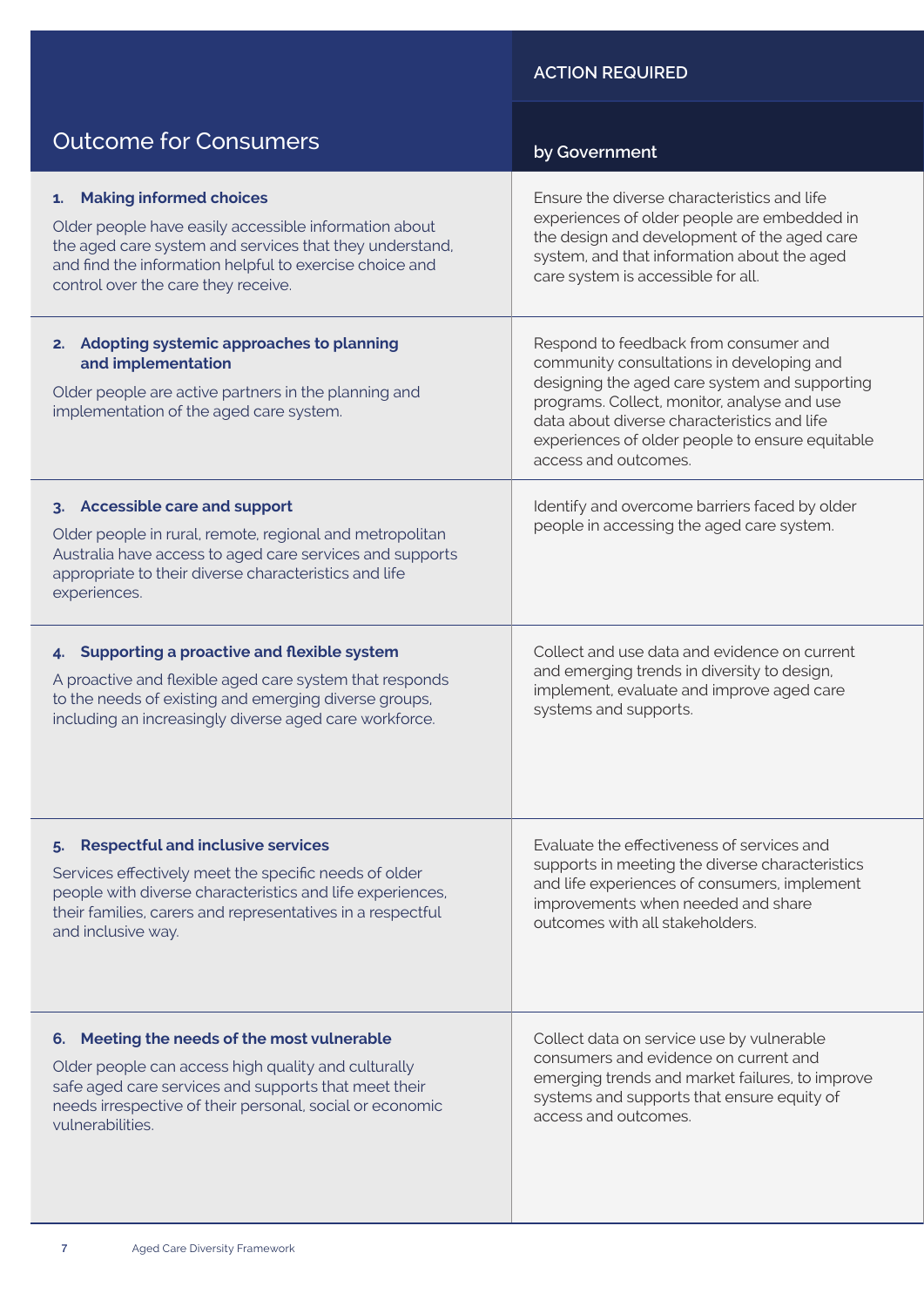| by Peak Organisations and<br><b>Representative Groups</b>                                                                                                                                                                                                             | by Aged Care Providers                                                                                                                                                                                                                                         | by Consumers, their family,<br>carers, or representatives                                                                                                                   |
|-----------------------------------------------------------------------------------------------------------------------------------------------------------------------------------------------------------------------------------------------------------------------|----------------------------------------------------------------------------------------------------------------------------------------------------------------------------------------------------------------------------------------------------------------|-----------------------------------------------------------------------------------------------------------------------------------------------------------------------------|
| Include diversity in publications<br>and information that promotes<br>best practice models.                                                                                                                                                                           | Provide information in an<br>appropriate format, through<br>different forms (online/<br>hardcopy/newsletter/verbal)<br>and in a language the consumer<br>understands.                                                                                          | Provide feedback on the quality<br>and accessibility of information.                                                                                                        |
| Engage their members and<br>communities to inform best<br>practice to achieve an equitable<br>aged care system.                                                                                                                                                       | Engage consumers in a culturally<br>safe, supportive environment that<br>enables them to participate as<br>active partners, as well as articulate<br>their individual needs.                                                                                   | Engage as active partners and<br>articulate their individual needs.                                                                                                         |
| Develop and evaluate innovative<br>partnerships and models to<br>overcome barriers faced by<br>older people.                                                                                                                                                          | Collaborate with stakeholders to<br>identify and overcome barriers in<br>accessing the aged care system.                                                                                                                                                       | Where possible articulate the<br>barriers to be overcome. Provide<br>feedback of potential solutions.                                                                       |
| Share evidence and data<br>with stakeholders to assist in<br>improving the aged care system.                                                                                                                                                                          | Engage with the local community<br>and stakeholders to identify<br>emerging needs and how service<br>delivery models can be adapted<br>to embrace those needs, including<br>how the organisation's workforce<br>demonstrates an inclusive<br>approach to care. | Provide feedback on the<br>appropriateness of services and<br>articulate any unmet needs.                                                                                   |
| Assist their members and<br>communities to engage with<br>consumers, families, carers,<br>representatives and the broader<br>community to inform best<br>practice approaches in tailoring<br>services to be inclusive of<br>diversity.                                | Seek out, develop and use tools,<br>training and information that<br>support delivery of care that is<br>inclusive of diverse characteristics<br>and life experiences.                                                                                         | Respect the diversity of other<br>service users and the aged care<br>workforce. Provide feedback on the<br>inclusiveness of services.                                       |
| Facilitate opportunities<br>to ensure that the most<br>vulnerable members of<br>diverse communities are able<br>to participate in dialogue and<br>articulate change. Importantly,<br>this process should include<br>advocacy with, and on behalf of,<br>these groups. | Provide inclusive service models<br>to address the needs of the most<br>vulnerable, and work with other<br>stakeholders to ensure the full<br>spectrum of needs are met.                                                                                       | Respect other people with<br>vulnerabilities. Vulnerable<br>consumers, where possible,<br>articulate needs, express their<br>opinion and identity, and provide<br>feedback. |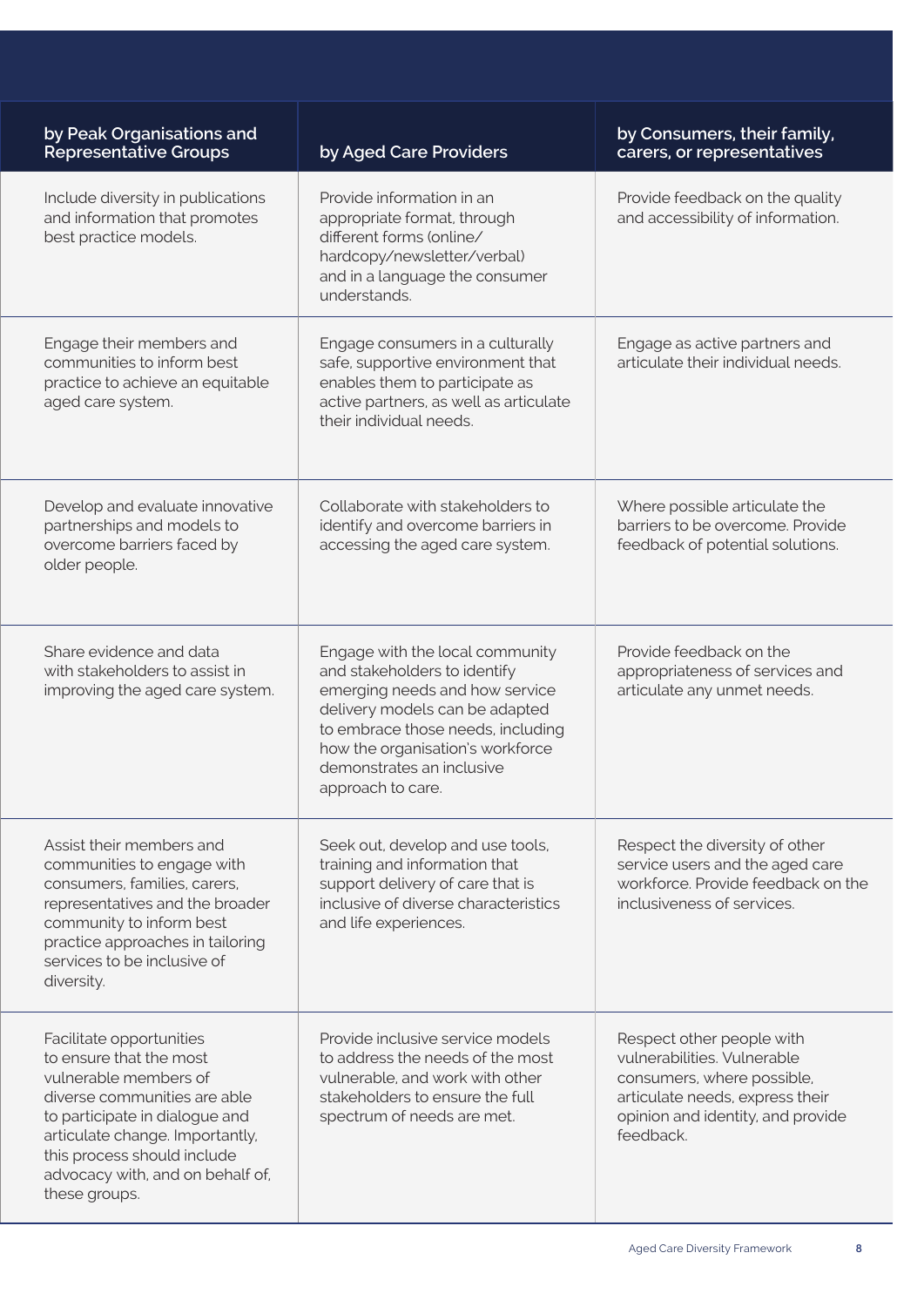# Appendix 1: Statistics

Older people display the same diversity as the broader population across one or more attributes including race, religion, language, gender, sexuality, health, economic status and/or geographic location.

Available information from the National Aged Care Alliance<sup>3</sup> shows that:

- There are over 100,000 older people from Aboriginal and Torres Strait Islander communities' in Australia
- Over 36 per cent of older Australians were born outside of Australia and one in three older people were born in a non-English speaking country
- More than one in ten people have diverse sexual orientation, gender identity or intersex characteristics
- Almost 15,000 older Australians experience homelessness or are at risk of homelessness
- One in ten Australians over sixty-five lives with cognitive impairment and dementia
- More than 80% of older Australians report an affiliation to a religion of some kind
- Over half of older Australians experience some sort of disability
- More than one in ten older Australians live in regional, rural and remote communities
- One in twelve older Australians experience significant financial or social disadvantage
- One in twelve older Australians have four or more chronic diseases
- There are over 150,000 older Australian veterans
- There are half a million care leavers in Australia who are now between 40 and 90 years of age, with the numbers of parents separated from their children by forced adoption or removal still unknown
- The population of people living with HIV has aged substantially. In 1985 the proportion of the population aged over 55 years was 2.7%. In 2010, it was 25.7% and by 2020 it is expected to be 44.3%

Additionally, due to their poorer health status and higher levels of socioeconomic disadvantage, Aboriginal and Torres Strait Islander elders have health care and support needs that differ from those of other older Australians.4 Aboriginal and Torres Strait Islander elders have a life expectancy that is approximately 10 years less than the general population<sup>5</sup> and experience dementia at rates between 3-5 times higher than the general population.<sup>678</sup>

7 Radford K, Mack H., Draper B, Chalkley S., Daylight G., Cumming R, Bennett H, Delbaere K, Broe G., 11 (2015) Prevalence of dementia in urban and regional Aboriginal Australians Alzheimer's & Dementia (2015) 271-279

<sup>3</sup> National Aged Care Alliance (2017) Ensuring equity of access and outcomes in the future aged care system (http://www.naca.asn.au/Publications/Equity%20of%20Access%20and%20Outcomes%20Statement%20of%20 Principles\_Landscape.pdf)

<sup>4</sup> Australian Institute of Health and Welfare (2011) Older Aboriginal and Torres Strait Islander people (https://www.aihw.gov.au/getmedia/e3d40457-965c-44dd-a639-edb68aaf8a9b/12283.pdf.aspx?inline=true)

<sup>5</sup> Australian Health Ministers' Advisory Council (2017) Aboriginal and Torres Strait Islander Health Performance Framework 2017 Report (http://www.health.gov.au/indigenous-hpf)

<sup>6</sup> Smith K., Flicker L., Lautenschlager N., Almeida O., Atkinson., Dwyer A., LoGuidice D., (2008) *High prevalence of dementia and cognitive impairment in Indigenous Australians* Neurology (71) 1470-73

<sup>8</sup> Lo Giudice D , Smith K, Fenner S, Hyde Z, Atkinson D, Skeaf L, Malay R, Flicker L (2016) *Incidence and predictors of cognitive impairment and dementia in Aboriginal Australians: A follow-up study of 5 years Alzheimer's & Dementia* 12 252-261